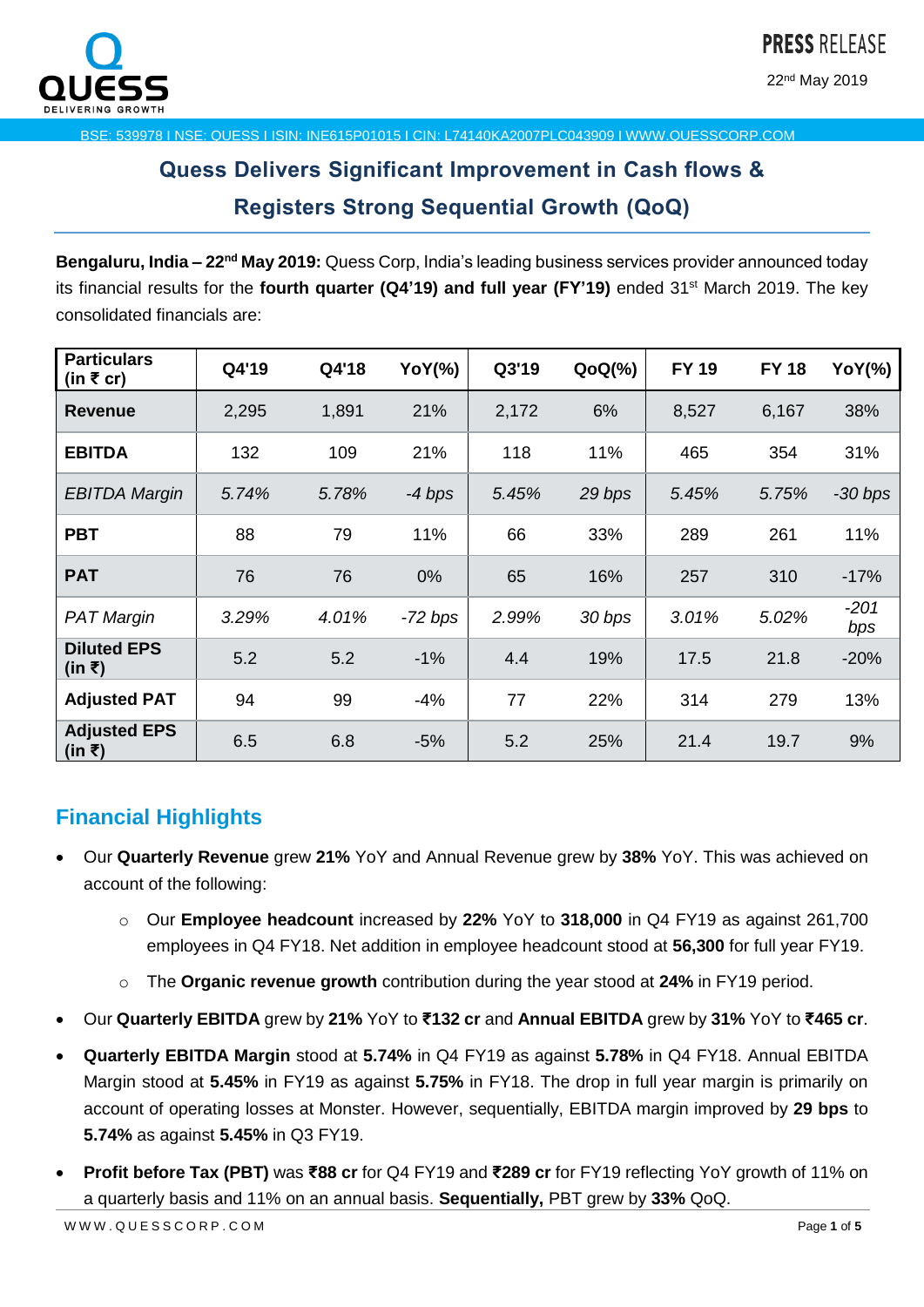

- Our **Quarterly Profit after Tax (PAT)** stood at **₹76 cr** for Q4 FY19 and **₹257 cr** for FY19. PAT for the full year period in FY19 is **not comparable** on YoY basis due to the one-time tax benefit of **₹57 cr** during FY18 period.
- **Adjusted Profit** (PAT adjusted for non-operating accounting charges such as amortization of Intangible assets and Non-controlling Interest Put Option and prior period income tax) stood at **₹94 cr** for Q4 FY19 and **₹314 cr** for full year FY19**.**
- **Diluted Earnings Per Share (EPS)** stood at **₹5.2** for Q4 FY19 and **₹17.5** for full year FY19.
- **Adjusted EPS** stood at **₹6.5** for Q4 FY19 **and ₹21.4** for full year FY19.
- Our **Cash flow from Operations (OCF)** stood at **₹78 cr** for Q4 FY19 as against **₹53 cr** in Q3 FY19 and **₹202 cr** during full year FY19 compared to **₹109 cr** in FY18 resulting in a **59% OCF/EBITDA conversion** during the quarter and **43%** for the full year FY19 vs. **31%** in FY18.

# **Business Update:**

- **People Services:** 
	- Quess' General Staffing headcount crossed **192,000** as on March 31, 2019. This was led by a strong addition of **24 new logos** during the quarter and over **200 new logos** during full year FY19.
	- Our General Staffing business achieved a **Core to Associate** ratio of **1:330** in Q4 FY19 compared to **1:260** in Q4 FY18.
	- Our Collect & Pay contracts share improved to **65%** in FY19 from **58%** in FY18.
	- Our Training & Skill development arm, **Excelus** trained over **38,000 candidates** in FY19 and retained its **Champion Employer** status securing additional contracts under DDUGKY, PMKK & RMSA schemes.

## **Facility Management:**

- Our **Facility Management** business continued its strong organic growth momentum during the year led by healthy addition of **120 new logos** in the full year FY19 across sectors such as Technology, FMCG, Manufacturing & Industrial, E Commerce & Logistics, Healthcare, Education, BFSI, Real estate & Residential etc.
- **Terrier**: Our Security services business added over **2,400** new headcount during the quarter taking the total closing headcount to over **19,100** guards across **180 cities** in India. New contracts in security services included CCTV Installation & Monitoring contracts from a large E-commerce player and a large NBFC in India. Terrier achieved a strong Revenue growth of **30%** YoY in FY19.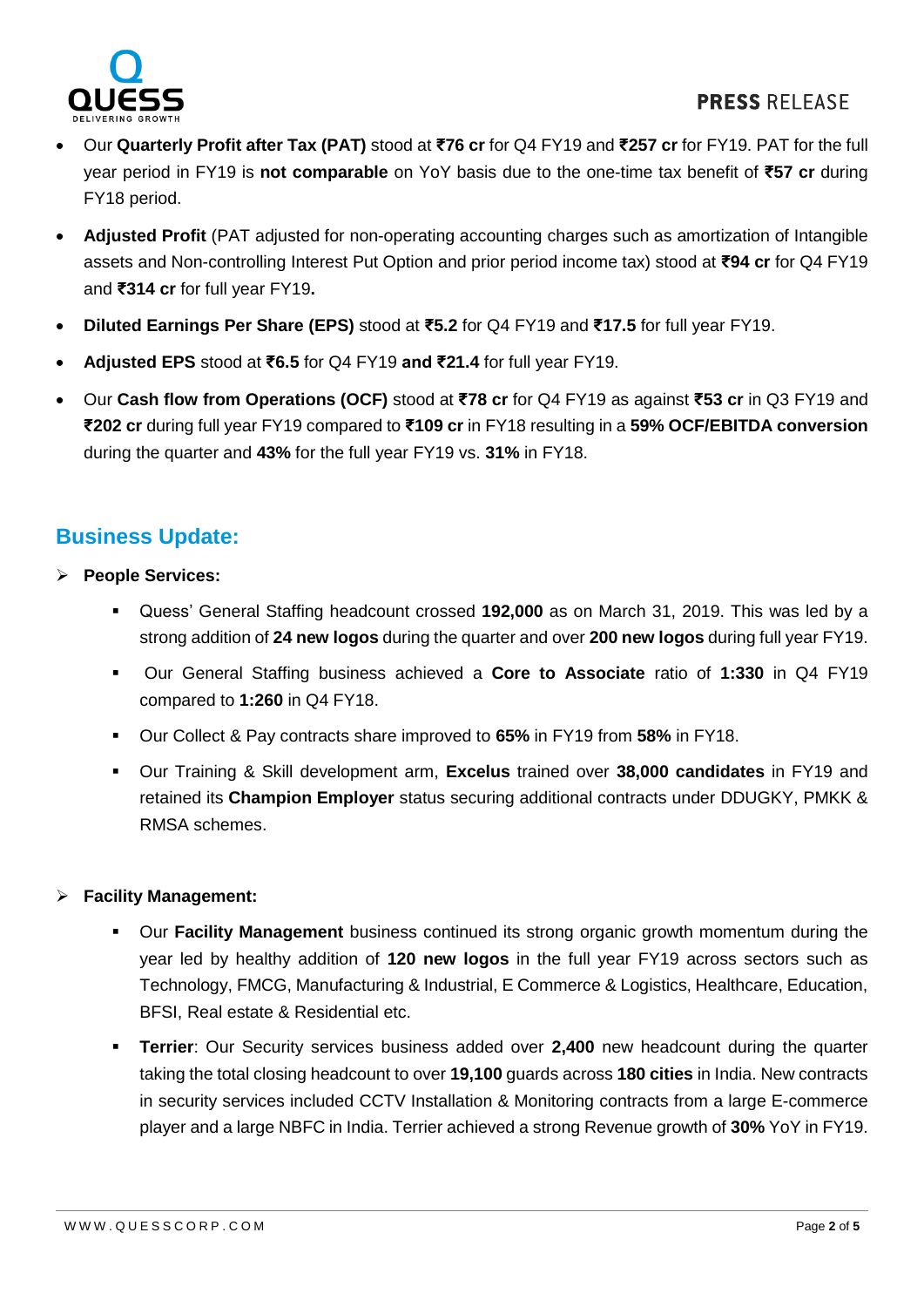



- **Customer Lifecycle Management:**
	- **Conneqt:** Conneqt witnessed sustainable growth by addition of **04 new clients and 09 new lines of businesses** from existing clients during the quarter. Conneqt closed one of the largest deal with a Private Sector Bank and has entered into new verticals such as Healthcare, New age startups and services like PR to PO (Purchase requisition to Purchase Order). The company generated revenues of **₹854 cr** and **EBITDA** of **₹74 cr in FY19** translating to a margin of **8.7%.**
	- **DigiCare**: The Company currently operates over **250 service centers** and has increased its geographic footprint from **55 to 150 towns** post our acquisition while expanding its service portfolio from "in - store heavy services" to "in - home services" like troubleshooting, repairs and installations.

### **Internet Business:**

- **Monster:** The company launched a **revamped [Monster.com](https://ind01.safelinks.protection.outlook.com/?url=https%3A%2F%2Flinkprotect.cudasvc.com%2Furl%3Fa%3Dhttps%253a%252f%252fMonster.com%26c%3DE%2C1%2Cdfuth7HgKE6fz12Sif-D5vtXJk_KF6S_aU5KoAMFULiVWvz1J8HiGBeYi5SkS2FRj7cmfyLA9yOKz-CojPRs_x0huXXbOq2LPbPYrMT8Eg%2C%2C%26typo%3D1&data=02%7C01%7C%7C915c9f9242ed4c06e1a308d6de7f0099%7C7870c4334d9343379aff75a5d0074084%7C0%7C0%7C636941034389362495&sdata=eSl0FZpLhtLpzl7EUsAgbBK2adyhIjejyZ7D0zGQn9c%3D&reserved=0)** portal across India, SEA and Gulf in Q4'FY19. The **Core Services** of the platform are now enhanced and made simpler, powered by **Semantic Search 2.0,** with refreshed **Job Posting interface** along with some **new Employer Branding Solutions**. This was accompanied by a set of **Better Together** recruitment modules the automated interview solution called **Quinton, Pre- hire Assessments,** curated profiles and better profile ratio solution called **Q Hire** along with **Monster Social Jobs, Virtual Career Fair**  and **Hackathon.**
- The new launch was followed by a new **Monster brand campaign** "**Work Life balance**" which was received very well by the job seekers garnering about **600 million** impressions, more than **7 million** clicks and more than **4 million** visits during the campaign period. The platform witnessed the **highest ever monthly traffic** during the campaign period in March 2019.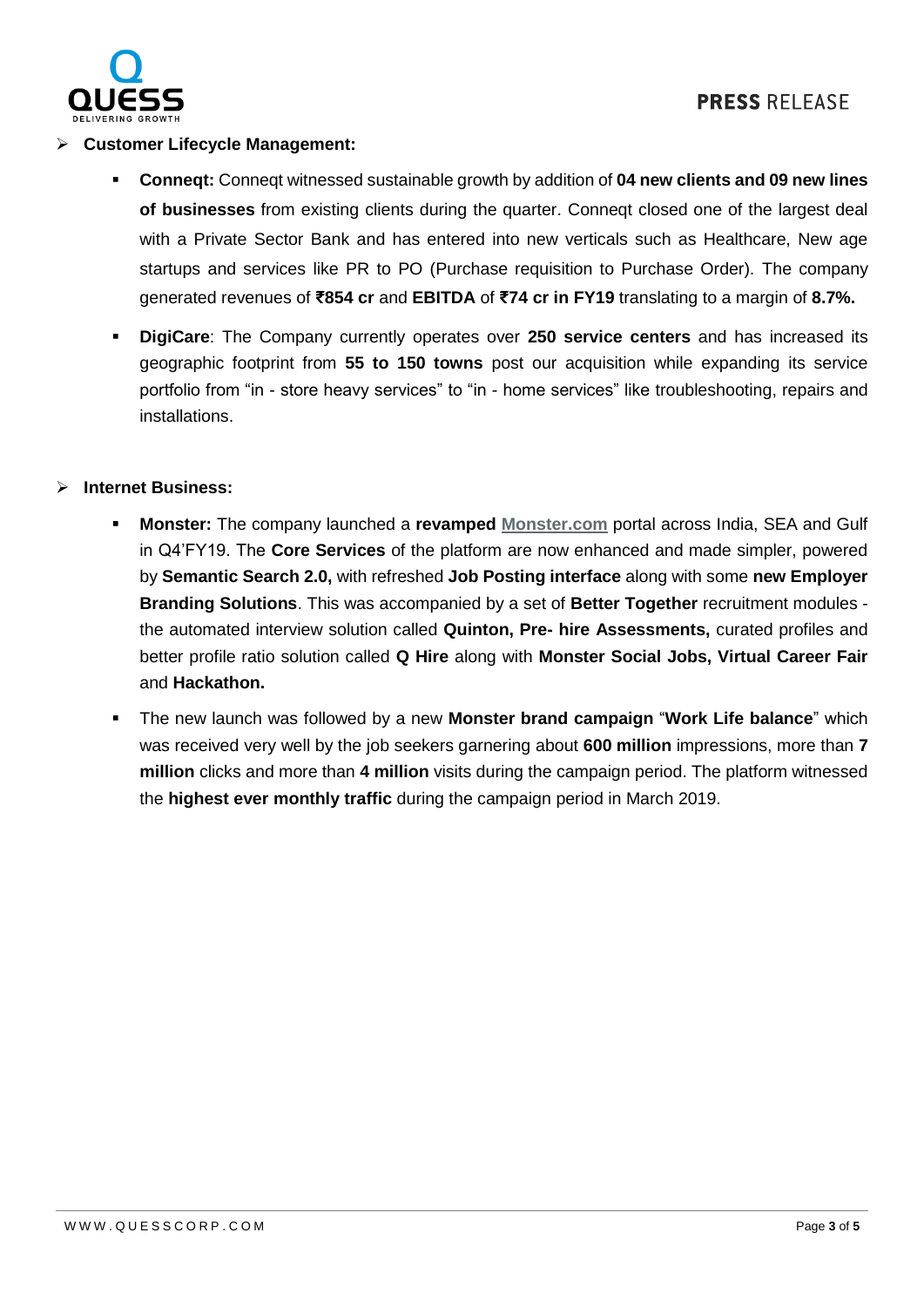

# **Segment Wise Performance**

| Particulars (in $\bar{\tau}$ cr) | Q4'19          | Q4'18     | <b>YoY</b> (%) | <b>FY 19</b> | <b>FY 18</b> | YoY (%) |
|----------------------------------|----------------|-----------|----------------|--------------|--------------|---------|
|                                  |                |           |                |              |              |         |
| <b>People Services</b>           |                |           |                |              |              |         |
| Revenue                          | 1,107          | 840       | 32%            | 3,880        | 2,878        | 35%     |
| <b>EBIT</b>                      | 56             | 38        | 49%            | 184          | 136          | 35%     |
| <b>EBIT Margin</b>               | 5.06%          | 4.49%     |                | 4.73%        | 4.73%        |         |
|                                  |                |           |                |              |              |         |
| <b>Technology Solutions</b>      |                |           |                |              |              |         |
| Revenue                          | 711            | 608       | 17%            | 2,796        | 1,868        | 50%     |
| <b>EBIT</b>                      | 50             | 39        | 29%            | 164          | 118          | 39%     |
| <b>EBIT Margin</b>               | 6.99%          | 6.33%     |                | 5.87%        | 6.32%        |         |
|                                  |                |           |                |              |              |         |
| <b>Facility Management</b>       |                |           |                |              |              |         |
| Revenue                          | 328            | 289       | 14%            | 1,230        | 1,027        | 20%     |
| <b>EBIT</b>                      | 26             | 19        | 37%            | 85           | 67           | 26%     |
| <b>EBIT Margin</b>               | 7.78%          | 6.47%     |                | 6.88%        | 6.54%        |         |
|                                  |                |           |                |              |              |         |
| <b>Industrials</b>               |                |           |                |              |              |         |
| Revenue                          | 110            | 130       | $-16%$         | 472          | 370          | 27%     |
| <b>EBIT</b>                      | $\overline{2}$ | 5         | $-55%$         | 16           | 15           | 9%      |
| <b>EBIT Margin</b>               | 1.99%          | 3.74%     |                | 3.46%        | 4.04%        |         |
|                                  |                |           |                |              |              |         |
| <b>Internet Business</b>         |                |           |                |              |              |         |
| Revenue                          | 39             | 23        | 65%            | 149          | 23           | 535%    |
| <b>EBIT</b>                      | (14)           | (4)       |                | (31)         | (4)          |         |
| <b>EBIT Margin</b>               | $-37.59%$      | $-15.47%$ |                | $-20.54%$    | $-15.47%$    |         |

**Commenting on the financial results, Chairman & MD Mr. Ajit Isaac** said that*, "We had yet another strong quarter this year, sequentially our EBITDA grew by 11% and our PAT grew by 16%. This was supported by a healthy 29bps margin expansion QoQ. Our Core businesses – General Staffing, Facility Management and CLM business had a strong year and delivered healthy growth in both topline as well as profitability. One key highlight for the year has been the consistent improvement in our cash flow conversion rates where we started the year at 31% and exited at 59% and we believe we would be able to continue this momentum in the next year. Our efforts towards the turnaround of Monster is on course and we believe we will be able to demonstrate targeted results in the coming quarters."*